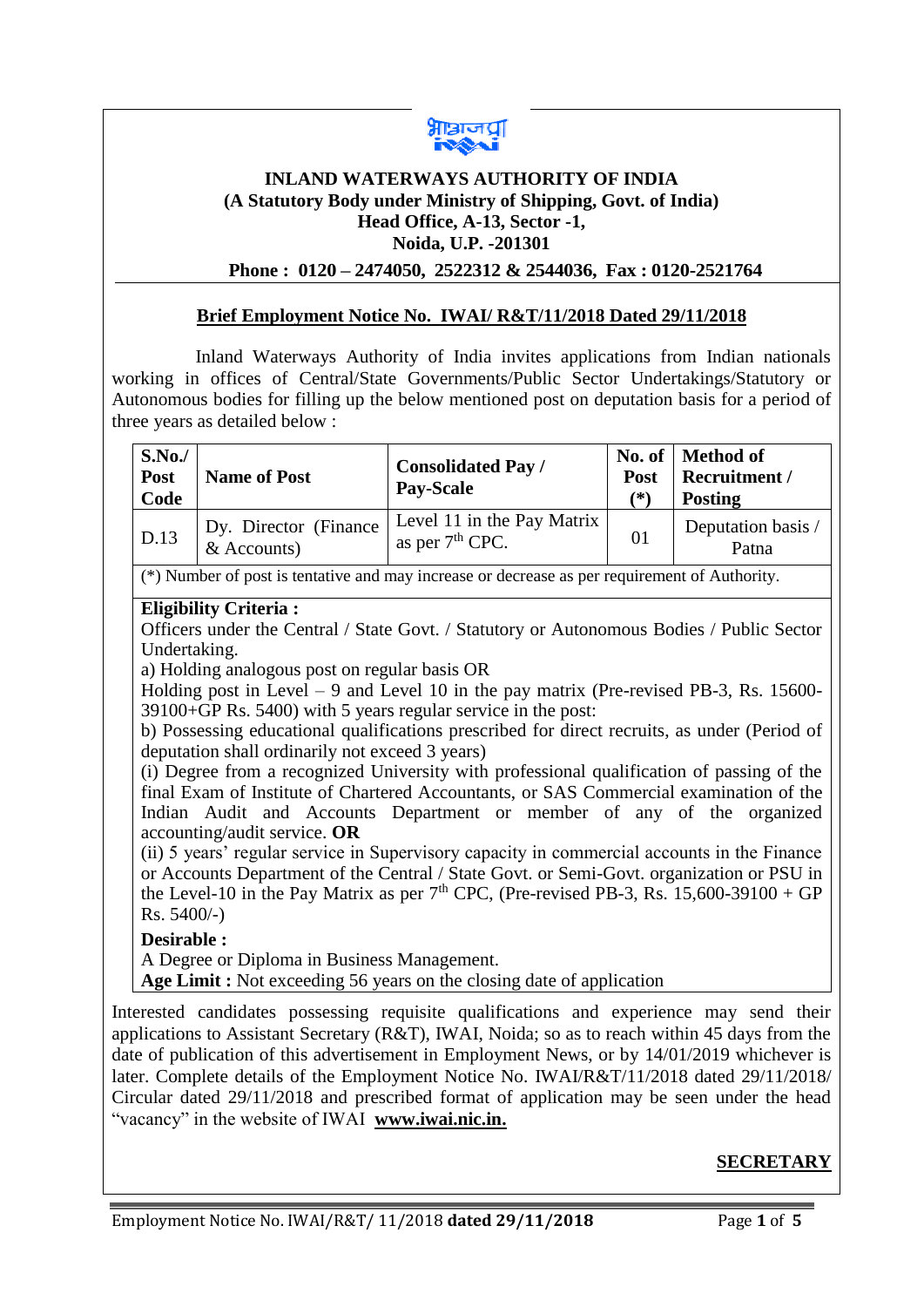

## **INLAND WATERWAYS AUTHORITY OF INDIA (A Statutory Body under Ministry of Shipping, Govt. of India) Head Office, A-13, Sector -1, Noida, U.P. -201301**

## **F. No. 12-IWAI/Estt.R&T/11/2018 Dated 29/11/2018**

# **CIRCULAR**

IWAI invites application from Indian nationals working in offices of Central/State Governments/Public Sector Undertakings/Statutory or Autonomous bodies for filling up the below mentioned post on deputation basis for a period of three years as detailed below :

| S.No.<br>Post<br>Code                                                                         | <b>Name of Post</b>                     | <b>Consolidated Pay /</b><br>Pay-Scale             | No. of<br>Post<br>$(\ast)$ | <b>Method of</b><br>Recruitment<br>/ Posting |  |  |  |
|-----------------------------------------------------------------------------------------------|-----------------------------------------|----------------------------------------------------|----------------------------|----------------------------------------------|--|--|--|
| D.13                                                                                          | Dy. Director (Finance)<br>$&$ Accounts) | Level 11 in the Pay<br>Matrix as per $7th$<br>CPC. | 01                         | Deputation basis /<br>Patna                  |  |  |  |
| (*) Number of Post is tentative and may increase or decrease as per requirement of Authority. |                                         |                                                    |                            |                                              |  |  |  |

2) The details of eligibility criteria, age-limit etc. of the aforesaid posts, proposed to be filled up on deputation basis, are as detailed below:

# **D.13 Deputy Director (Finance & accounts)**

### **Eligibility Criteria :**

Officers under the Central / State Govt. / Statutory or Autonomous Bodies / Public Sector Undertaking.

a) Holding analogous post on regular basis OR

Holding post in Level – 9 and Level 10 in the pay matrix (Pre-revised PB-3, Rs.  $15600$ -39100+GP Rs. 5400) with 5 years regular service in the post:

b) Possessing educational qualifications prescribed for direct recruits, as under (Period of deputation shall ordinarily not exceed 3 years)

(i) Degree from a recognized University with professional qualification of passing of the final Exam of Institute of Chartered Accountants, or SAS Commercial examination of the Indian Audit and Accounts Department or member of any of the organized accounting/audit service. **OR**

(ii) 5 years' regular service in Supervisory capacity in commercial accounts in the Finance or Accounts Department of the Central / State Govt. or Semi-Govt. organization or PSU in the Level-10 in the Pay Matrix as per  $7<sup>th</sup>$  CPC, (Pre-revised PB-3, Rs. 15,600-39100 + GP Rs. 5400/-)

### **Desirable :**

A Degree or Diploma in Business Management.

**Age Limit :** Not exceeding 56 years on the closing date of application.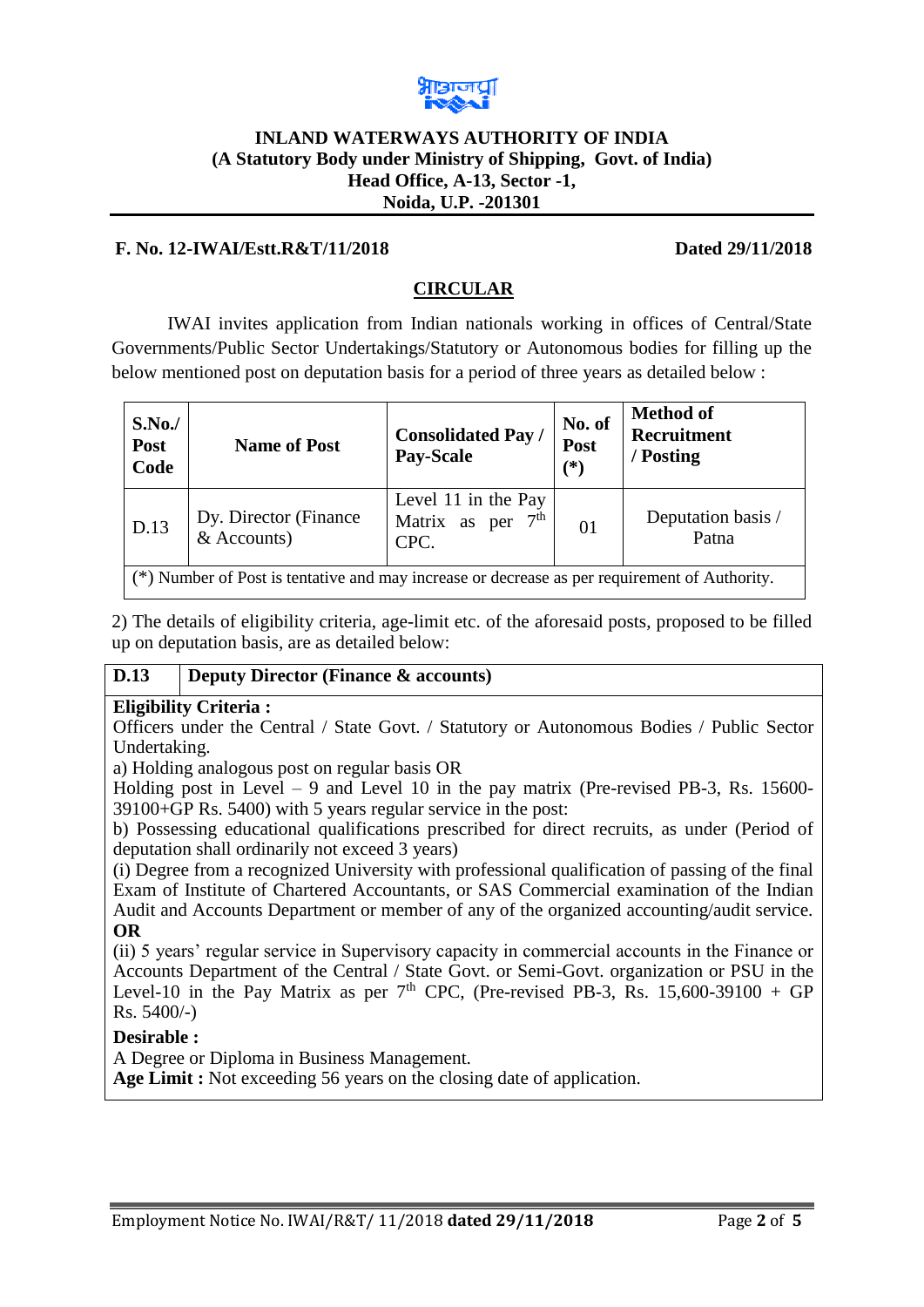- 1. The Authority is following Central Govt. Rules & Regulations in service matters. Leased accommodation and medical reimbursement are provided as per rules of the Authority.
- 2. The post has all India transfer liability.
- 3. Mere possession of essential qualifications will not entitle a candidate to be selected for the post. The decision of the Authority as to the eligibility of a candidate shall be final and no correspondence in this regard will be entertained.
- 4. Outstation candidates, if called for the interview shall be paid  $3<sup>rd</sup>AC$  rail fare as per their entitlement for to and fro journey by the shortest route subject to production of proof of journey.
- 5. Canvassing in any form shall be ground for disqualification.
- 6. Application should be sent either in Hindi or English duly signed with photograph, attested copies of certificates of educational qualifications, experience, documents in support of claim of SC / ST / OBC / Ex Serviceman etc.
- 7. Persons working in Central/State Governments/UTs/PSUs/ Statutory or Autonomous Bodies should submit their application through proper channel. If any delay is anticipated, advance copy of the application may be sent so as to reach before the closing date. Incomplete application or applications received after the due date are liable to be rejected.
- 8. Copies of APAR's, for the past 5 years (from 2012-2013 onwards) along with vigilance clearance and Integrity certificate are also required to be enclosed.
- 9. Interested candidates possessing requisite qualifications and experience may send their applications to Assistant Secretary (R&T), IWAI, Noida; so as to reach within 45 days from the date of publication of this advertisement in Employment News, or by 14/01/2019 whichever is later, in a closed envelope superscribing **"Application for the post of** *Deputy Director(Finance & Accounts)* **on deputation basis, against Circular dated 29/11/2018, Employment Notice No. IWAI/R&T/11/2018 dated 29/11/2018"** to the Assistant Secretary (R&T), Inland Waterways Authority of India, A-13, Sector-1, Noida-201 301 (U.P.).

**Sd/- SECRETARY …………………………………………………………………………………………………**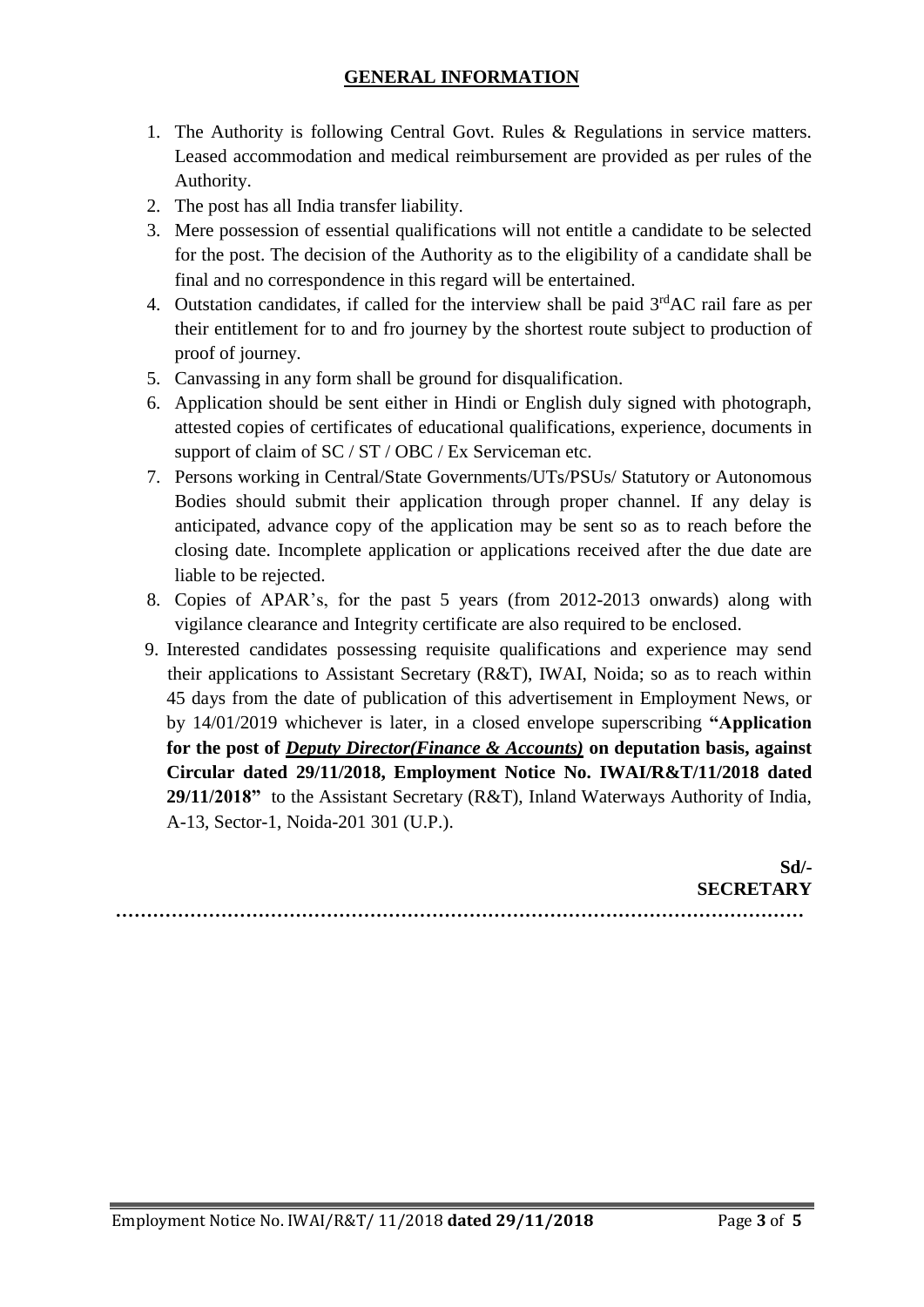

# **INLAND WATERWAYS AUTHORITY OF INDIA (A Statutory Body under Ministry of Shipping, Govt. of India) Head Office, A-13, Sector -1, Noida, U.P -201301**

# **PROFORMA**

| 1. Name in full (in Block Letters)                                                 |                        |  |
|------------------------------------------------------------------------------------|------------------------|--|
|                                                                                    |                        |  |
| 2. Father's/Husband's Name                                                         | Self                   |  |
| 3. Address for communication<br>(with Pin Code, Telephone number $\&$<br>Email ID) | Attested<br>Photograph |  |
| 4. Permanent Address                                                               |                        |  |
| 5. (a) Date of Birth (in Christian era)                                            |                        |  |
| (b) Age as on closing date of application :                                        |                        |  |
| 6. Nationality                                                                     |                        |  |
| 7. Whether belongs to SC/ST/OBC/Ex-Serviceman/PH :                                 |                        |  |

8. Whether working in any Central/State/UT/Autonomous body/PSU/Port Organization/Semi-Govt. :

9. Educational/Professional Qualifications (kindly indicate and enclose copy

10. Experience : (including present employment)

| S. No. |  |  | Name of Designation of Pay scale Date of Date                |  |  |             | of Nature of |  |
|--------|--|--|--------------------------------------------------------------|--|--|-------------|--------------|--|
|        |  |  | Employer   The post held $\vert$ Salary(CDA/ $\vert$ Joining |  |  | Leaving     | Duties       |  |
|        |  |  | $\&$ nature of [IDA]                                         |  |  | and         | performed    |  |
|        |  |  | appointment                                                  |  |  | Reasons     |              |  |
|        |  |  |                                                              |  |  | for leaving |              |  |

11. Languages known :

12. Any other information such as experience, training, publication etc. in support of suitability for the post

# UNDERTAKING

I hereby solemnly declare that the information given above is true and correct to the best of my knowledge and belief. I have carefully gone through the vacancy circular / advertisement and I am well aware that the Curriculum Vitae duly supported by documents submitted by me will also be assessed by the Selection Committee at the time of selection for the post.

Signature of the candidate Date…………… Address…………………………………….. ………………………………………